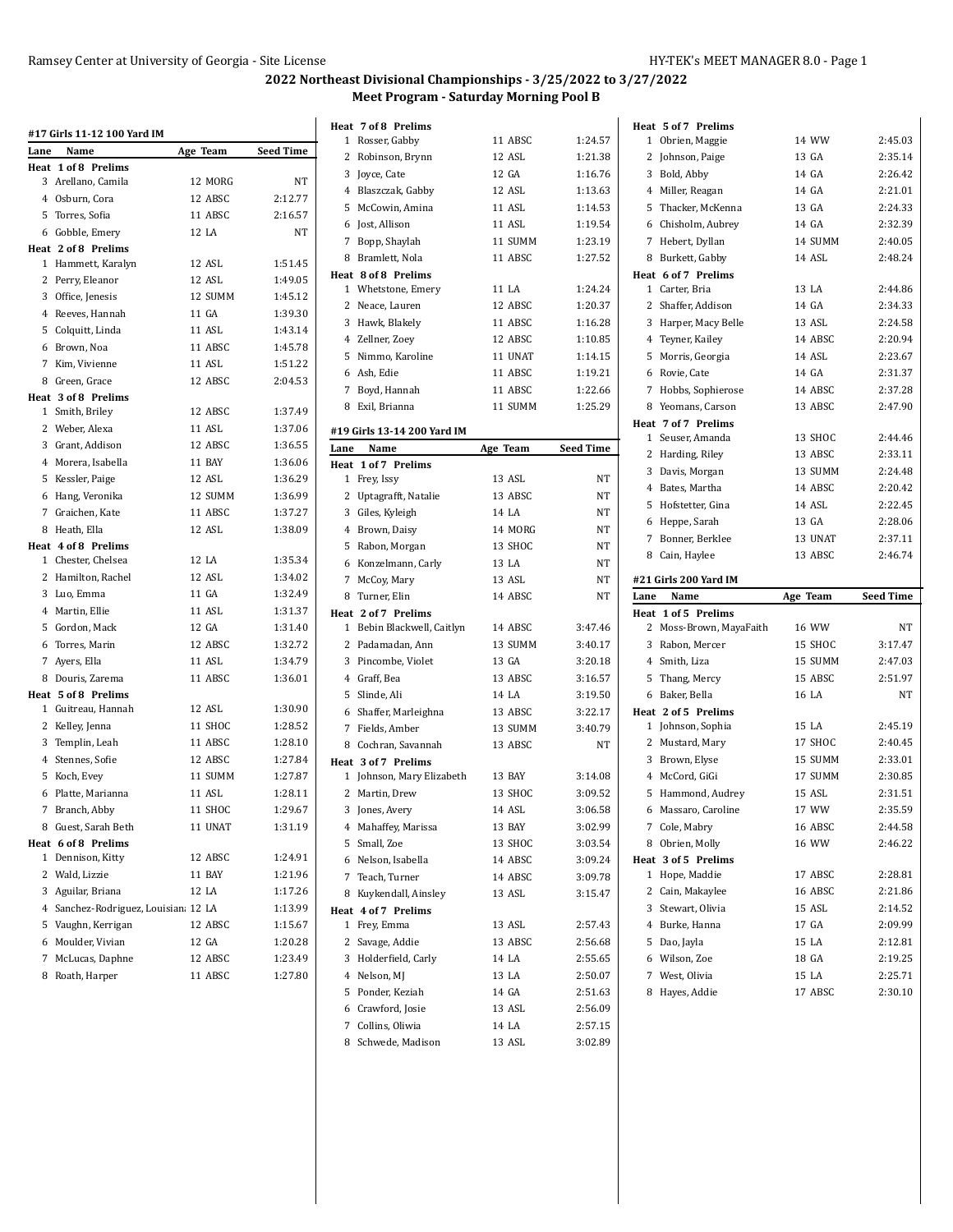8 Nelson, MJ 13 LA 1:04.84

## **2022 Northeast Divisional Championships - 3/25/2022 to 3/27/2022 Meet Program - Saturday Morning Pool B**

|      | Heat 4 (#21 Girls 200 Yard IM)         |          |                  |      | Heat 5 of 8 Prelims                |           |                  | Heat 3 of 8 Prelims    |         |         |
|------|----------------------------------------|----------|------------------|------|------------------------------------|-----------|------------------|------------------------|---------|---------|
|      | 1 Greene, Emma                         | 16 ABSC  | 2:26.82          |      | 1 Sweet, Shiloh                    | 11 ASL    | 1:17.14          | 1 Kuykendall, Ainsley  | 13 ASL  | 1:16.33 |
|      | 2 Scull, Anna                          | 18 SUMM  | 2:21.70          |      | 2 Rosser, Gabby                    | 11 ABSC   | 1:15.74          | 2 Teach, Turner        | 14 ABSC | 1:14.49 |
|      | 3 Jowers, Hannah-Claire                | 15 GA    | 2:13.68          |      | 3 Neal, Evie Rose                  | 11 ASL    | 1:14.85          | 3 Small, Zoe           | 13 SHOC | 1:12.47 |
|      | 4 Dampier, Madison                     | 15 LA    | 2:08.84          |      | 4 Boyd, Hannah                     | 11 ABSC   | 1:12.31          | 4 Savage, Addie        | 13 ABSC | 1:11.13 |
|      | 5 Harper, Amelia                       | 15 ASL   | 2:12.16          |      | 5 Kelley, Jenna                    | 11 SHOC   | 1:12.38          | 5 McCoy, Mary          | 13 ASL  | 1:12.30 |
|      | 6 Avelar, Nicole                       | 15 ABSC  | 2:18.77          |      | 6 Torres, Marin                    | 12 ABSC   | 1:15.30          | 6 Brown, Daisy         | 14 MORG | 1:13.07 |
|      | 7 Alewine-Flores, Aubree-Clare 15 ABSC |          | 2:24.26          |      | 7 Guitreau, Hannah                 | 12 ASL    | 1:15.80          | 7 Slinde, Ali          | 14 LA   | 1:15.93 |
|      | 8 Iwanski, Mayle                       | 16 ASL   | 2:29.69          |      | 8 Whetstone, Emery                 | 11 LA     | 1:18.82          | 8 Pincombe, Violet     | 13 GA   | 1:16.59 |
|      | Heat 5 of 5 Prelims                    |          |                  |      | Heat 6 of 8 Prelims                |           |                  | Heat 4 of 8 Prelims    |         |         |
|      | 1 Kennedy, Alice                       | 17 ABSC  | 2:26.78          |      | 1 Tomlinson, Bailey                | 12 ABSC   | 1:11.34          | 1 Schwede, Madison     | 13 ASL  | 1:10.45 |
|      | 2 Diehl, Caitlyn                       | 15 GA    | 2:19.47          |      | 2 Clarkson, Poppy                  | 12 LA     | 1:09.16          | 2 Jones, Avery         | 14 ASL  | 1:10.00 |
|      | 3 Halbach, Ansley                      | 16 ABSC  | 2:13.09          |      | 3 Hardy, Emily                     | 11 GA     | 1:06.07          | 3 Frey, Emma           | 13 ASL  | 1:08.31 |
|      | 4 Riordan, Amy                         | 18 ASL   | 2:06.56          |      | 4 McCowin, Amina                   | 11 ASL    | 1:02.30          | 4 Obrien, Maggie       | 14 WW   | 1:06.92 |
|      | 5 Rees, Sofie                          | 18 GA    | 2:11.18          |      | 5 Jost, Allison                    | 11 ASL    | 1:04.04          | 5 Yeomans, Carson      | 13 ABSC | 1:07.60 |
|      | 6 Dao, Jessica                         | 17 LA    | 2:18.45          |      | 6 Wald, Lizzie                     | 11 BAY    | 1:08.48          | 6 Collins, Oliwia      | 14 LA   | 1:09.15 |
|      | 7 Golembeski, Bailey                   | 15 ASL   | 2:23.19          |      | 7 Kaiser, Molly                    | 12 UNAT   | 1:10.30          | 7 Zinn, Amanda         | 14 ASL  | 1:10.34 |
|      | 8 Britton, Condi                       | 17 GA    | 2:29.31          |      | 8 Quinn, Sophia                    | 11 GA     | 1:12.19          | 8 Nelson, Isabella     | 14 ABSC | 1:10.74 |
|      |                                        |          |                  |      | Heat 7 of 8 Prelims                |           |                  | Heat 5 of 8 Prelims    |         |         |
|      | #23 Girls 11-12 100 Yard Freestyle     |          |                  |      | 1 Robinson, Brynn                  | 12 ASL    | 1:10.82          | 1 Smith, Lynnette      | 14 ABSC | 1:06.57 |
| Lane | Name                                   | Age Team | <b>Seed Time</b> |      | 2 Hawk, Blakely                    | 11 ABSC   | 1:09.05          | 2 Holderfield, Carly   | 14 LA   | 1:06.42 |
|      | Heat 1 of 8 Prelims                    |          |                  |      | 3 Nimmo, Karoline                  | 11 UNAT   | 1:05.25          | 3 Crawford, Josie      | 13 ASL  | 1:05.53 |
|      | 2 Musgrove, Gracie                     | 11 ABSC  | NT               |      | 4 Fouitah, Heba                    | 11 ASL    | 1:00.64          | 4 Hebert, Dyllan       | 14 SUMM | 1:05.48 |
|      | 3 Arellano, Camila                     | 12 MORG  | NT               |      |                                    |           |                  | 5 Ponder, Keziah       |         |         |
|      | 4 Torres, Sofia                        | 11 ABSC  | 1:56.75          |      | 5 Zellner, Zoey                    | 12 ABSC   | 1:03.81          |                        | 14 GA   | 1:05.51 |
|      | 5 Osburn, Cora                         | 12 ABSC  | 2:02.01          |      | 6 Aguilar, Alison                  | 12 LA     | 1:06.97          | 6 Cameron, Courtney    | 14 ABSC | 1:05.95 |
|      | 6 Yang, Leila                          | 11 LA    | NT               |      | 7 Martin, Clara                    | 12 ASL    | 1:09.91          | 7 Seuser, Amanda       | 13 SHOC | 1:06.54 |
|      | Heat 2 of 8 Prelims                    |          |                  |      | 8 Trent, Chloe                     | 12 ABSC   | 1:12.00          | 8 Burkett, Gabby       | 14 ASL  | 1:06.68 |
|      | 1 Lindstrom, Harper                    | 11 ABSC  | 1:41.84          |      | Heat 8 of 8 Prelims                |           |                  | Heat 6 of 8 Prelims    |         |         |
|      | 2 Kim, Vivienne                        | 11 ASL   | 1:34.30          |      | 1 Neace, Lauren                    | 12 ABSC   | 1:10.50          | 1 Cain, Haylee         | 13 ABSC | 1:04.50 |
|      | 3 Smith, Briley                        | 12 ABSC  | 1:30.44          |      | 2 Williams, Grace                  | 11 ASL    | 1:08.88          | 2 Turner, Elin         | 14 ABSC | 1:02.44 |
|      | 4 Rigsby, Elizabeth                    | 11 ASL   | 1:28.63          |      | 3 Breiding, Kate                   | 11 GA     | 1:04.50          | 3 Shaffer, Addison     | 14 GA   | 58.67   |
|      | 5 Grant, Addison                       | 12 ABSC  | 1:28.85          |      | 4 Groves, Karoline                 | 11 ASL    | 1:00.47          | 4 Davis, Morgan        | 13 SUMM | 55.94   |
|      | 6 Williams, Eva                        | 11 LA    | 1:34.27          |      | 5 Gober, Peyton                    | 11 BAY    | 1:02.87          | 5 He, Alethea          | 14 ABSC | 57.97   |
|      | 7 Office, Jenesis                      | 12 SUMM  | 1:40.69          |      | 6 Joyce, Cate                      | 12 GA     | 1:06.54          | 6 Patterson, Maddie    | 13 ASL  | 1:00.51 |
|      | 8 Green, Grace                         | 12 ABSC  | 1:55.89          |      | 7 Bopp, Shaylah                    | 11 SUMM   | 1:09.37          | 7 Prince, Caroline     | 14 ABSC | 1:03.67 |
|      | Heat 3 of 8 Prelims                    |          |                  |      | 8 Aguilar, Briana                  | 12 LA     | 1:11.51          | 8 Giles, Kyleigh       | 14 LA   | 1:04.98 |
|      | 1 Clark, Mary Kate                     | 11 ABSC  | 1:26.66          |      | #25 Girls 13-14 100 Yard Freestyle |           |                  | Heat 7 of 8 Prelims    |         |         |
|      | 2 Douris, Zarema                       | 11 ABSC  | 1:26.48          | Lane | Name                               | Age Team  | <b>Seed Time</b> | 1 Hobbs, Sophierose    | 14 ABSC | 1:03.88 |
|      | 3 Heath, Ella                          | 12 ASL   | 1:23.85          |      | Heat 1 of 8 Prelims                |           |                  | 2 Johnson, Paige       | 13 GA   | 1:02.40 |
|      | 4 Gobble, Emery                        | 12 LA    | 1:23.48          |      | 1 Uptagrafft, Natalie              | 13 ABSC   | NT               | 3 Thacker, McKenna     | 13 GA   | 58.40   |
|      | 5 Gordon, Mack                         | 12 GA    | 1:23.69          |      | 2 Chester, Raleigh                 | 14 LA     | 2:12.11          | 4 Nunnally, Ansley     | 14 ABSC | 55.43   |
|      | 6 Brown, Noa                           | 11 ABSC  | 1:25.43          |      | 3 Konzelmann, Carly                | $13\,$ LA | 1:32.26          | 5 Rovie, Cate          | 14 GA   | 57.83   |
|      | 7 Hammett, Karalyn                     | 12 ASL   | 1:26.51          |      | 4 Koch, Karra                      | 13 SUMM   | 1:28.81          | 6 Morris, Georgia      | 14 ASL  | 59.98   |
|      | 8 Weber, Alexa                         | 11 ASL   | 1:27.15          |      | 5 Cochran, Savannah                | 13 ABSC   | 1:29.62          | 7 Mahaffey, Marissa    | 13 BAY  | 1:03.55 |
|      | Heat 4 of 8 Prelims                    |          |                  |      | 6 Padamadan, Ann                   |           | 1:37.07          | 8 McCullough, Samantha | 13 ABSC | 1:04.86 |
|      | 1 Chester, Chelsea                     | 12 LA    | 1:21.27          |      |                                    | 13 SUMM   |                  | Heat 8 of 8 Prelims    |         |         |
|      | 2 Hang, Veronika                       | 12 SUMM  | 1:20.69          |      | 7 Frey, Issy                       | 13 ASL    | NT               | 1 Inlow, Jenna         | 13 GA   | 1:03.73 |
|      | 3 Roath, Harper                        |          |                  |      | 8 Rabon, Morgan                    | 13 SHOC   | NT               | 2 Heppe, Sarah         | 13 GA   | 1:02.08 |
|      |                                        | 11 ABSC  | 1:20.15          |      | Heat 2 of 8 Prelims                |           |                  | 3 Horcher, Elsa        | 13 ASL  | 58.34   |
|      | 4 Guest, Sarah Beth                    | 11 UNAT  | 1:19.33          |      | 1 Fields, Amber                    | 13 SUMM   | 1.27.20          | 4 Young, Ximena        | 14 ABSC | 55.20   |
|      | 5 Templin, Leah                        | 11 ABSC  | 1:19.61          |      | 2 Schueneman, Caden                | 13 MORG   | 1:23.09          | 5 Dillon, Ella         | 14 ABSC | 57.35   |
|      | 6 Bramlett, Nola                       | 11 ABSC  | 1:20.30          |      | 3 Shaffer, Marleighna              | 13 ABSC   | 1:19.14          | 6 Teyner, Kailey       | 14 ABSC | 58.90   |
|      | 7 Ayers, Ella                          | 11 ASL   | 1:21.14          |      | 4 Johnson, Mary Elizabeth          | 13 BAY    | 1:17.26          | 7 Bonner, Berklee      | 13 UNAT | 1:03.09 |
|      | 8 Morera, Isabella                     | 11 BAY   | 1:22.70          |      | 5 Bebin Blackwell, Caitlyn         | 14 ABSC   | 1:19.01          |                        |         |         |

6 Hamman, Adah 14 ABSC 1:22.98 7 Graff, Bea 13 ABSC 1:25.00 8 Stamper, Kayce 13 MORG 1:27.92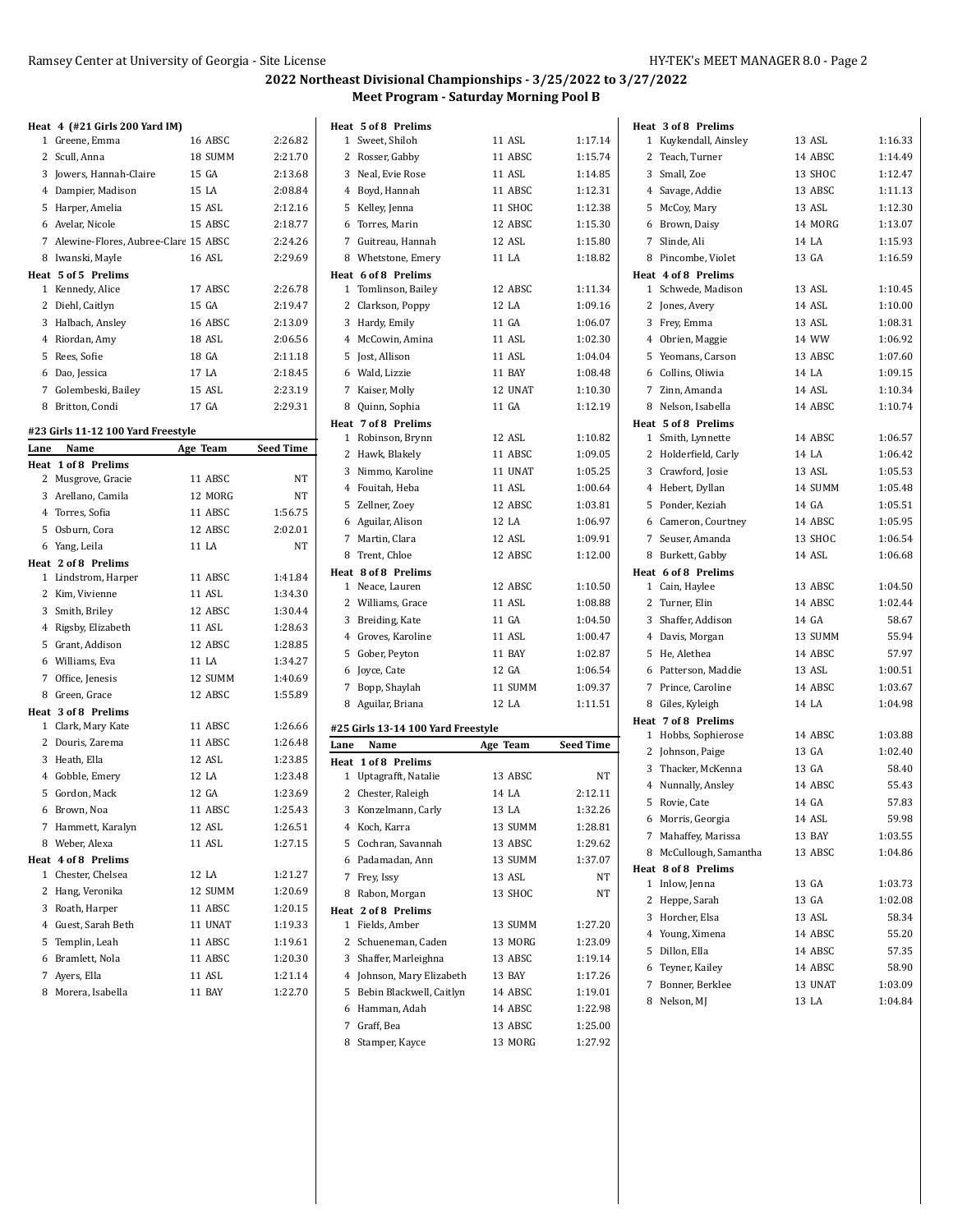|                | #27 Girls 100 Yard Freestyle            |              |                  |
|----------------|-----------------------------------------|--------------|------------------|
| Lane           | Name                                    | Age Team     | <b>Seed Time</b> |
| 3              | Heat 1 of 6 Prelims<br>Matthews, Jordan | 16 ABSC      | NΤ               |
| 4              | Daniel, Becket                          | 16 ABSC      | 1:23.95          |
|                |                                         |              |                  |
| 5<br>6         | Moss-Brown, MayaFaith                   | 16 WW        | NT<br>NT         |
|                | Baker, Bella                            | 16 LA        |                  |
| 1              | Heat 2 of 6 Prelims                     | 17 ABSC      | 1:14.17          |
| 2              | Sniff, Rylee<br>Smith, Olivia           | 17 ABSC      | 1:09.95          |
| 3              |                                         | 15 MORG      | 1:06.80          |
|                | Weldon, Mella                           |              | 1:04.31          |
|                | 4 Cole, Mabry                           | 16 ABSC      |                  |
| 5              | Smith, Liza                             | 15 SUMM      | 1:06.02          |
|                | 6 Obrien, Molly                         | <b>16 WW</b> | 1:08.27          |
|                | 7 Cash, Lillian                         | 16 BAY       | 1:14.00          |
| 8              | Rabon, Mercer                           | 15 SHOC      | 1:17.03          |
|                | Heat 3 of 6 Prelims                     |              |                  |
| 1              | Massaro, Caroline                       | 17 WW        | 1:04.06          |
| 2              | Joiner, Jaidyn                          | 15 GA        | 1:02.47          |
| 3              | Williams, Ava                           | 15 LA        | 1:01.94          |
|                | 4 Brown, Elyse                          | 15 SUMM      | 1:01.46          |
| 5              | Hofstetter, Lauren                      | 15 ASL       | 1:01.57          |
| 6              | McCord, GiGi                            | 17 SUMM      | 1:01.94          |
| 7              | Ripps, Janie                            | 15 ABSC      | 1:03.06          |
| 8              | Johnson, Sophia                         | 15 LA        | 1:04.06          |
|                | Heat 4 of 6 Prelims                     |              |                  |
| 1              | Mustard, Mary                           | 17 SHOC      | 58.35            |
| 2              | Kennedy, Alice                          | 17 ABSC      | 56.87            |
| 3              | Hope, Maddie                            | 17 ABSC      | 55.29            |
|                | 4 Rees, Sofie                           | 18 GA        | 54.55            |
| 5              | Diehl, Lindsey                          | 17 GA        | 54.80            |
| 6              | Hayes, Addie                            | 17 ABSC      | 56.26            |
| 7              | Greene, Emma                            | 16 ABSC      | 57.86            |
| 8              | Ryan, Kyleigh                           | 15 ABSC      | 59.00            |
|                | Heat 5 of 6 Prelims                     |              |                  |
| 1              | Britton, Condi                          | 17 GA        | 57.98            |
| 2              | Groves, Sophie                          | 16 ASL       | 56.72            |
| 3              | Dampier, Madison                        | 15 LA        | 55.08            |
| $\overline{4}$ | Burke, Hanna                            | 17 GA        | 53.13            |
| 5              | Agcaoili, Angela                        | 18 ASL       | 54.79            |
| 6              | McAnly, Arden                           | 15 ASL       | 56.26            |
| 7              | Foggin, Charlotte                       | 15 ABSC      | 57.30            |
| 8              | Groves, Lily                            | 15 ASL       | 58.91            |
|                | Heat 6 of 6 Prelims                     |              |                  |
|                | 1 Wilson, Zoe                           | 18 GA        | 57.97            |
|                | 2 Norris, Claire                        | 15 ASL       | 56.53            |
|                | 3 Halbach, Ansley                       | 16 ABSC      | 54.92            |
|                | 4 DellaTorre, Olivia                    | 18 ABSC      | 52.29            |
|                | 5 Dao, Jayla                            | 15 LA        | 54.70            |
|                | 6 Johnson, Kate                         | 16 GA        | 56.24            |
| 7              | Johann, Rachel                          | 17 ASL       | 57.08            |
| 8              | Pursner, Rebecca                        | 16 ABSC      | 58.60            |
|                |                                         |              |                  |
|                | #29 Girls 11-12 100 Yard Breaststroke   |              |                  |
| Lane           | Name                                    | Age Team     | Seed Time        |
|                | Heat 1 of 5 Prelims                     |              |                  |
| 3              | Musgrove, Gracie                        | 11 ABSC      | 2:14.30          |
|                | 4 Grant, Addison                        | 12 ABSC      | 1:58.65          |
| 5              | Neal, Evie Rose                         | 11 ASL       | 2:06.32          |
|                |                                         |              |                  |

| Heat 2 of 5 Prelims<br>1                                | 11 SHOC           | 1:52.59            |
|---------------------------------------------------------|-------------------|--------------------|
| Branch, Abby<br>2                                       | 11 ABSC           | 1:42.71            |
| Clark, Mary Kate<br>3<br>Kessler, Paige                 | 12 ASL            | 1:42.21            |
| 4 Heath, Ella                                           | 12 ASL            | 1:41.60            |
|                                                         | 11 ASL            |                    |
| 5 Martin, Ellie                                         |                   | 1:41.81            |
| 6 Quinn, Sophia                                         | 11 GA             | 1:42.37            |
| 7 Graichen, Kate                                        | 11 ABSC           | 1:47.26            |
| 8 Colquitt, Linda                                       | 11 ASL            | 1:54.03            |
| Heat 3 of 5 Prelims<br>$\mathbf{1}$<br>Platte, Marianna | 11 ASL            | 1:38.93            |
| 2<br>Moulder, Vivian                                    | 12 GA             | 1:33.79            |
| 3<br>Aguilar, Briana                                    | 12 LA             | 1:29.06            |
| 4 Gober, Peyton                                         | 11 BAY            | 1:22.89            |
| 5<br>Blaszczak, Gabby                                   | 12 ASL            | 1:23.24            |
|                                                         | 11 ABSC           | 1:31.06            |
| 6 Bramlett, Nola<br>7 Stennes, Sofie                    | 12 ABSC           |                    |
| 8 Perry, Eleanor                                        | 12 ASL            | 1:36.11<br>1:41.30 |
| Heat 4 of 5 Prelims                                     |                   |                    |
| Rigsby, Elizabeth<br>1                                  | 11 ASL            | 1:37.17            |
| 2 Williams, Grace                                       | 11 ASL            | 1:32.69            |
| 3 Hardy, Emily                                          | 11 GA             | 1:28.88            |
| 4 Hawk, Blakely                                         | 11 ABSC           | 1:21.18            |
| 5<br>Nimmo, Karoline                                    | 11 UNAT           | 1:23.03            |
| 6<br>Dennison, Kitty                                    | 12 ABSC           | 1:30.50            |
| 7<br>Hang, Veronika                                     | 12 SUMM           | 1:35.69            |
|                                                         | 11 SUMM           | 1:40.69            |
| 8 Exil, Brianna                                         |                   |                    |
| Heat 5 of 5 Prelims<br>1 Wald, Lizzie                   | 11 BAY            | 1:36.96            |
| 2<br>Martin, Clara                                      | 12 ASL            | 1:31.17            |
| 3 Groves, Karoline                                      | 11 ASL            | 1:28.40            |
| 4 McCowin, Amina                                        | 11 ASL            | 1:17.60            |
| 5<br>Fouitah, Heba                                      | 11 ASL            | 1:22.95            |
| 6 Ash, Edie                                             | 11 ABSC           | 1:29.22            |
| 7 Sweet, Shiloh                                         | 11 ASL            | 1:35.26            |
| 8 Koch, Evey                                            | 11 SUMM           | 1:40.68            |
|                                                         |                   |                    |
| #31 Girls 13-14 200 Yard Breaststroke                   |                   |                    |
| Meet Qualifying: 3:11.99                                |                   |                    |
| Name<br>Lane                                            | Age Team          | <b>Seed Time</b>   |
| Heat 1 of 3 Prelims                                     |                   |                    |
| 2<br>Carter, Bria                                       | 13 LA             | 3:02.20            |
| 3 Bonner, Berklee                                       | 13 UNAT           | 2:51.67            |
| 4 Heppe, Sarah                                          | 13 GA             | 2:41.14            |
| 5<br>Thacker, McKenna                                   | 13 GA             | 2:43.54            |
| 6 Horcher, Elsa                                         | 13 ASL            | 2:53.33            |
| 7<br>Uptagrafft, Natalie                                | 13 ABSC           | 3:11.99            |
| Heat 2 of 3 Prelims                                     |                   |                    |
| Cochran, Savannah<br>1                                  | 13 ABSC           | 3:11.99            |
| 2 Inlow, Jenna                                          | 13 GA             | 2:55.73            |
| 3 Harding, Riley                                        | 13 ABSC           | 2:49.99            |
| Bates, Martha<br>4                                      | 14 ABSC           | 2:36.50            |
| 5<br>Bold, Abby                                         | 14 GA             | 2:42.58            |
| Martin, Drew<br>6                                       |                   | 2:52.65            |
| Zinn, Amanda                                            | 13 SHOC<br>14 ASL | 3:11.22            |

|              | Heat 3 of 3 Prelims                 |                  |                    |
|--------------|-------------------------------------|------------------|--------------------|
| 1            | Small, Zoe                          | 13 SHOC          | 3:11.99            |
|              | 2 Cameron, Courtney                 | 14 ABSC          | 2:53.68            |
|              | 3 Harper, Macy Belle                | 13 ASL           | 2:43.57            |
|              | 4 Teyner, Kailey                    | 14 ABSC          | 2:32.53            |
|              | 5 Hofstetter, Gina                  | 14 ASL           | 2:41.48            |
|              | 6 Turner. Elin                      | 14 ABSC          | 2:52.62            |
| $7^{\circ}$  | Hobbs, Sophierose                   | 14 ABSC          | 3:03.50            |
|              | #33 Girls 200 Yard Breaststroke     |                  |                    |
|              | Meet Qualifying: 3:08.19            |                  |                    |
| Lane         | Name                                | Age Team         | <b>Seed Time</b>   |
|              | Heat 1 of 3 Prelims                 |                  |                    |
| 1            | Rabon, Mercer                       | 15 SHOC          | 3:08.19            |
| 2            | Joiner, Jaidyn                      | 15 GA            | 2:48.67            |
|              | 3 Neskorik, Parker                  | 16 ASL           | 2:39.67            |
|              | 4 Avelar, Nicole                    | 15 ABSC          | 2:31.73            |
|              | 5 West, Olivia                      | 15 LA            | 2:37.63            |
|              | 6 Diehl, Caitlyn                    | 15 GA            | 2:43.54            |
|              | 7 Cash, Lillian                     | 16 BAY           | 3:07.01            |
|              | Heat 2 of 3 Prelims                 |                  |                    |
|              | 1 Thang, Mercy                      | 15 ABSC          | 3:08.19            |
| $\mathbf{2}$ | Ripps, Janie                        | 15 ABSC          | 2:47.92            |
|              | 3 McAnly, Arden                     | 15 ASL           | 2:38.78            |
|              | 4 Diehl, Lindsey                    | 17 GA            | 2:30.66            |
|              | 5 Groves, Sophie                    | 16 ASL           | 2:35.61            |
|              | 6 Cain, Makaylee                    | 16 ABSC          | 2:42.26            |
|              | 7 Williams, Ava                     | 15 LA            | 3:04.86            |
|              | Heat 3 of 3 Prelims                 |                  |                    |
|              | 1 Matthews, Jordan                  | 16 ABSC          | 3:08.00            |
| $\mathbf{2}$ | Wilkinson, Lilly                    | 15 ASL           | 2:45.57            |
|              | 3 Golembeski, Bailey                | 15 ASL           | 2:38.35            |
|              | 4 DellaTorre, Olivia                | 18 ABSC          | 2:17.34            |
|              | 5 Jowers, Hannah-Claire             | 15 GA            | 2:35.44            |
|              | 6 Scull, Anna                       | 18 SUMM          | 2:41.50            |
| 7            | Cole, Mabry                         | 16 ABSC          | 3:03.61            |
|              | 8 Ryan, Kyleigh                     | 15 ABSC          | 3:24.80            |
|              |                                     |                  |                    |
|              | #35 Girls 11-12 100 Yard Backstroke |                  |                    |
| Lane         | Name                                | Age Team         | <b>Seed Time</b>   |
| 1            | Heat 1 of 5 Prelims                 | 11 ABSC          | NΤ                 |
| 2            | Musgrove, Gracie<br>Smith, Briley   | 12 ABSC          | 1:44.10            |
|              |                                     |                  |                    |
|              | 3 Reeves, Hannah                    | 11 GA            | 1:37.90            |
|              | 4 Hammett, Karalyn                  | 12 ASL           | 1:37.11            |
|              | 5 Graichen, Kate                    | 11 ABSC          | 1:37.54            |
|              | 6 Clark, Mary Kate                  | 11 ABSC          | 1:41.88            |
|              | 7 Lindstrom, Harper                 | 11 ABSC          | 1:47.46            |
|              | 8 Arellano, Camila                  | 12 MORG          | NΤ                 |
|              | Heat 2 of 5 Prelims<br>Luo, Emma    | 11 GA            |                    |
| 1            |                                     | 11 ASL           | 1:34.19<br>1:33.47 |
|              | 2 Weber, Alexa                      |                  |                    |
|              | 3 Gordon, Mack                      | 12 GA<br>12 ABSC | 1:31.58<br>1:29.98 |
|              | 4 Torres, Marin                     |                  |                    |
|              | 5 Hamilton, Rachel                  | 12 ASL           | 1:30.63            |
|              | 6 Platte, Marianna                  | 11 ASL           | 1:31.87            |
| 7            | Roath, Harper                       | 11 ABSC          | 1:33.86            |
|              | 8 Williams, Eva                     | 11 LA            | 1:36.77            |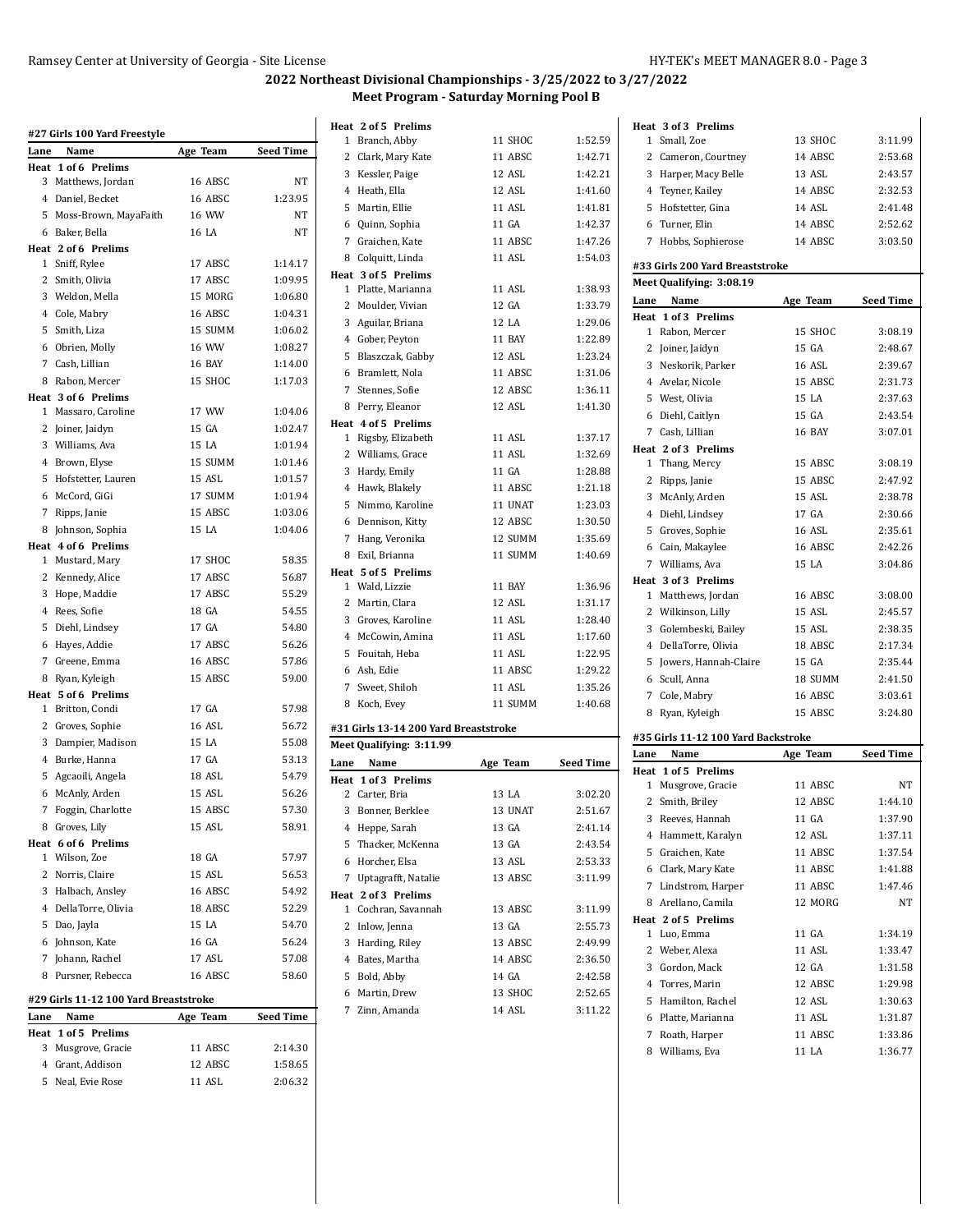#### **Heat 3 (#35 Girls 11-12 100 Yard Backstroke)** Trent, Chloe 12 ABSC 1:26.93

| Lane           | Name                                | Age Team | <b>Seed Time</b> |
|----------------|-------------------------------------|----------|------------------|
|                | Meet Qualifying: 2:47.29            |          |                  |
|                | #37 Girls 13-14 200 Yard Backstroke |          |                  |
| 8              | Perry, Eleanor                      | 12 ASL   | 1:27.13          |
| 7              | Kaiser, Molly                       | 12 UNAT  | 1:24.73          |
|                | 6 Breiding, Kate                    | 11 GA    | 1:17.16          |
|                | 5 Robinson, Brynn                   | 12 ASL   | 1:13.44          |
|                | 4 Vaughn, Kerrigan                  | 12 ABSC  | 1:12.17          |
|                | 3 Hardy, Emily                      | 11 GA    | 1:14.94          |
| $\overline{2}$ | Boyd, Hannah                        | 11 ABSC  | 1:22.07          |
| $\mathbf{1}$   | Kelley, Jenna                       | 11 SHOC  | 1:26.17          |
|                | Heat 5 of 5 Prelims                 |          |                  |
|                | 8 Quinn, Sophia                     | 11 GA    | 1:27.88          |
| 7              | Guitreau, Hannah                    | 12 ASL   | 1:25.12          |
|                | 6 Bopp, Shaylah                     | 11 SUMM  | 1:19.31          |
| 5              | Joyce, Cate                         | 12 GA    | 1:13.60          |
|                | 4 Aguilar, Alison                   | 12 LA    | 1:12.53          |
|                | 3 Clarkson, Poppy                   | 12 LA    | 1:16.04          |
|                | 2 McLucas, Daphne                   | 12 ABSC  | 1:22.42          |
| $\mathbf{1}$   | Martin, Clara                       | 12 ASL   | 1:26.27          |
|                | Heat 4 of 5 Prelims                 |          |                  |
| 8              | Martin, Ellie                       | 11 ASL   | 1:28.38          |
|                | 7 Neal. Evie Rose                   | 11 ASL   | 1:25.13          |
|                | 6 Tomlinson, Bailey                 | 12 ABSC  | 1:20.50          |
|                | 5 Williams, Grace                   | 11 ASL   | 1:13.80          |
|                | 4 Sanchez-Rodriguez, Louisian 12 LA |          | 1:12.85          |
| 3              | Jost, Allison                       | 11 ASL   | 1:16.46          |
| 2              | Yang, Leila                         | 11 LA    | 1:24.49          |
| T              | Trent, Unioe                        | 12 ABSC  | 1:26.93          |

| Lane | Name                       | Age Team | Seed Time |
|------|----------------------------|----------|-----------|
|      | <b>Heat 1 of 4 Prelims</b> |          |           |
|      | 3 Johnson, Mary Elizabeth  | 13 BAY   | 3:28.56   |
|      | 4 Shaffer, Marleighna      | 13 ABSC  | 2:47.29   |
|      | 5 Nelson, Isabella         | 14 ABSC  | 2:47.29   |
|      | Heat 2 of 4 Prelims        |          |           |
| 1    | Bebin Blackwell, Caitlyn   | 14 ABSC  | 2:47.29   |
|      | 2 Cameron, Courtney        | 14 ABSC  | 2:37.00   |
|      | 3 Hebert, Dyllan           | 14 SUMM  | 2:31.09   |
|      | 4 Nunnally, Ansley         | 14 ABSC  | 2:20.65   |
|      | 5 He, Alethea              | 14 ABSC  | 2:21.76   |
|      | 6 Davis, Morgan            | 13 SUMM  | 2:35.36   |
| 7    | Hamman, Adah               | 14 ABSC  | 2:46.00   |
|      | Heat 3 of 4 Prelims        |          |           |
|      | 1 Obrien, Maggie           | 14 WW    | 2:46.87   |
|      | 2 Smith, Lynnette          | 14 ABSC  | 2:36.37   |
|      | 3 Chisholm, Aubrey         | 14 GA    | 2:28.92   |
|      | 4 Morris, Georgia          | 14 ASL   | 2:19.60   |
|      | 5 Dillon, Ella             | 14 ABSC  | 2:20.94   |
|      | 6 Yeomans, Carson          | 13 ABSC  | 2:32.05   |
|      | 7 Prince, Caroline         | 14 ABSC  | 2:43.79   |
| 8    | Cain, Haylee               | 13 ABSC  | 2:47.29   |
|      | Heat 4 of 4 Prelims        |          |           |
|      | 1 Frey, Emma               | 13 ASL   | 2:46.22   |
|      | 2 McCullough, Samantha     | 13 ABSC  | 2:35.86   |
|      | 3 Rovie, Cate              | 14 GA    | 2:25.65   |
|      | 4 Young, Ximena            | 14 ABSC  | 2:19.42   |
|      | 5 Miller, Reagan           | 14 GA    | 2:20.89   |
|      | 6 Patterson, Maddie        | 13 ASL   | 2:31.54   |
| 7    | Burkett, Gabby             | 14 ASL   | 2:42.16   |
|      | 8 Savage, Addie            | 13 ABSC  | 2:47.29   |
|      |                            |          |           |

|             | #39 Girls 200 Yard Backstroke     |               |                  |
|-------------|-----------------------------------|---------------|------------------|
|             | Meet Qualifying: 2:44.09          |               |                  |
| Lane        | Name                              | Age Team      | Seed Time        |
|             | Heat 1 of 3 Prelims               |               |                  |
|             | 2 Massaro, Caroline               | 17 WW         | 2:38.50          |
|             | 3 Dao, Jessica                    | 17 LA         | 2:21.14          |
|             | 4 Harper, Amelia                  | 15 ASL        | 2:08.91          |
|             | 5 Foggin, Charlotte               | 15 ABSC       | 2:16.04          |
|             | 6 Pursner, Rebecca                | 16 ABSC       | 2:29.93          |
|             | 7 Cash, Lillian                   | <b>16 BAY</b> | 2:43.01          |
|             | Heat 2 of 3 Prelims               |               |                  |
|             | 2 Hofstetter, Lauren              | 15 ASL        | 2:37.98          |
|             | 3 Stewart, Olivia                 | 15 ASL        | 2:19.03          |
|             | 4 Halbach, Ansley                 | 16 ABSC       | 2:07.64          |
|             | 5 West, Olivia                    | 15 LA         | 2:14.75          |
|             | 6 Blaszczak, Gabby                | 12 ASL        | 2:22.25          |
|             | 7 Ryan, Kyleigh                   | 15 ABSC       | 2:41.12          |
|             | Heat 3 of 3 Prelims               |               |                  |
|             | 2 Hammond, Audrey                 | 15 ASL        | 2:30.61          |
|             | 3 Johnson, Kate                   | 16 GA         | 2:16.12          |
|             | 4 Rees, Sofie                     | 18 GA         | 2:06.62          |
|             | 5 Norris, Claire                  | 15 ASL        | 2:11.25          |
|             | 6 Wilson, Zoe                     | 18 GA         | 2:21.21          |
| 7           | Johnson, Sophia                   | 15 LA         | 2:38.73          |
|             | #41 Girls 11-12 50 Yard Butterfly |               |                  |
| Lane        | Name                              | Age Team      | <b>Seed Time</b> |
|             | Heat 1 of 6 Prelims               |               |                  |
|             | 2 Osburn, Cora                    | 12 ABSC       | NT               |
|             | 3 Kim, Vivienne                   | 11 ASL        | 50.47            |
|             | 4 Reeves, Hannah                  | 11 GA         | 48.53            |
|             | 5 Colquitt, Linda                 | 11 ASL        | 50.37            |
|             | 6 Torres, Sofia                   | 11 ABSC       | 1:04.45          |
| $7^{\circ}$ | Green, Grace                      | 12 ABSC       | NT               |
|             | Heat 2 of 6 Prelims               |               |                  |
|             | 1 Douris, Zarema                  | 11 ABSC       | 47.40            |
|             | 2 Lindstrom, Harper               | 11 ABSC       | 45.97            |
|             | 3 Chester, Chelsea                | 12 LA         | 45.60            |
|             | 4 Stennes, Sofie                  | 12 ABSC       | 44.27            |
|             | 5 Williams, Eva                   | 11 LA         | 45.45            |
|             | 6 Rigsby, Elizabeth               | 11 ASL        | 45.65            |
|             | 7 Morera, Isabella                | 11 BAY        | 47.09            |
|             | 8 Office, Jenesis                 | 12 SUMM       | 48.51            |
|             | Heat 3 of 6 Prelims               |               |                  |
| 1           | Hamilton, Rachel                  | 12 ASL        | 42.50            |
|             | 2 Branch, Abby                    | 11 SHOC       | 41.97            |
|             | 3 Koch, Evey                      | 11 SUMM       | 41.13            |
|             | 4 Brown, Noa                      | 11 ABSC       | 40.53            |
|             | 5 Whetstone, Emery                | 11 LA         | 40.85            |
|             | 6 Gobble, Emery                   | 12 LA         | 41.46            |
|             | 7 Luo, Emma                       | 11 GA         | 41.98            |
|             | 8 Kessler, Paige                  | 12 ASL        | 44.15            |
|             |                                   |               |                  |

|              | Heat 4 of 6 Prelims                   |          |                    |
|--------------|---------------------------------------|----------|--------------------|
| 1            | Moulder, Vivian                       | 12 GA    | 37.96              |
| $\mathbf{2}$ | Neace, Lauren                         | 12 ABSC  | 35.05              |
|              | 3 Sanchez-Rodriguez, Louisian 12 LA   |          | 33.99              |
|              | 4 Zellner, Zoey                       | 12 ABSC  | 30.92              |
|              | 5 Templin, Leah                       | 11 ABSC  | 32.87              |
|              | 6 Clarkson, Poppy                     | 12 LA    | 34.82              |
|              | 7 Exil, Brianna                       | 11 SUMM  | 36.80              |
|              | 8 Ayers, Ella                         | 11 ASL   | 39.45              |
|              | Heat 5 of 6 Prelims                   |          |                    |
|              | 1 Trent, Chloe                        | 12 ABSC  | 37.29              |
|              | 2 McLucas, Daphne                     | 12 ABSC  | 34.99              |
|              | 3 Vaughn, Kerrigan                    | 12 ABSC  | 33.50              |
|              | 4 Groves, Karoline                    | 11 ASL   | 30.12              |
|              | 5 Breiding, Kate                      | 11 GA    | 32.67              |
|              | 6 Kaiser, Molly                       | 12 UNAT  | 34.70              |
|              | 7 Aguilar, Alison                     | 12 LA    | 36.11              |
|              | 8 Sweet, Shiloh                       | 11 ASL   | 38.99              |
|              | Heat 6 of 6 Prelims                   |          |                    |
|              | 1 Yang, Leila                         | 11 LA    | 37.00              |
|              | 2 Guest, Sarah Beth                   | 11 UNAT  | 34.86              |
|              | 3 Ash, Edie                           | 11 ABSC  | 33.46              |
|              | 4 Fouitah, Heba                       | 11 ASL   | 30.02              |
|              | 5 Gober, Peyton                       | 11 BAY   | 31.05              |
|              | 6 Rosser, Gabby                       | 11 ABSC  | 34.55              |
| 7            | Tomlinson, Bailey                     | 12 ABSC  | 35.23              |
|              | 8 Dennison, Kitty                     | 12 ABSC  | 38.61              |
|              | #43 Girls 13-14 100 Yard Butterfly    |          |                    |
| Lane         | Name                                  | Age Team | <b>Seed Time</b>   |
|              |                                       |          |                    |
|              | Heat 1 of 6 Prelims                   |          |                    |
|              | 3 McCoy, Mary                         | 13 ASL   | NΤ                 |
|              | 4 Padamadan, Ann                      | 13 SUMM  | NT                 |
|              | 5 Konzelmann, Carly                   | 13 LA    | NT                 |
|              | Heat 2 of 6 Prelims                   |          |                    |
|              | 1 Frey, Issy                          | 13 ASL   | NΤ                 |
|              | 2 Fields, Amber                       | 13 SUMM  | 2:02.68            |
|              | 3 Hamman, Adah                        | 14 ABSC  | 1:45.00            |
|              | 4 Pincombe, Violet                    | 13 GA    | 1:38.78            |
|              | 5 Kuykendall, Ainsley                 | 13 ASL   | 1:40.57            |
|              | 6 Slinde, Ali                         | 14 LA    | 1:45.37            |
| 7            | Schwede, Madison                      | 13 ASL   | NT                 |
|              | Heat 3 of 6 Prelims                   |          |                    |
| 1            | Holderfield, Carly                    | 14 LA    | 1:35.25            |
|              | 2 Collins, Oliwia                     | 14 LA    | 1:30.22            |
| 3            | Giles, Kyleigh                        | 14 LA    | 1:30.12            |
|              | 4 Teach, Turner                       | 14 ABSC  | 1:25.45            |
|              | 5 Ponder, Keziah                      | 14 GA    | 1:29.58            |
|              | 6 Nelson, MJ                          | 13 LA    | 1:30.18            |
|              | 7 Graff, Bea                          | 13 ABSC  | 1:35.00<br>1:38.46 |
|              | 8 Jones, Avery<br>Heat 4 of 6 Prelims | 14 ASL   |                    |
| 1            | Carter, Bria                          | 13 LA    | 1:18.60            |
|              | 2 He, Alethea                         | 14 ABSC  | 1:12.90            |
|              | 3 Shaffer, Addison                    | 14 GA    | 1:06.44            |
|              | 4 Horcher, Elsa                       | 13 ASL   | 1:02.66            |
|              | 5 Miller, Reagan                      | 14 GA    | 1:03.77            |
|              | 6 Inlow, Jenna                        | 13 GA    | 1:08.71            |
| 7            | Crawford, Josie                       | 13 ASL   | 1:14.57            |